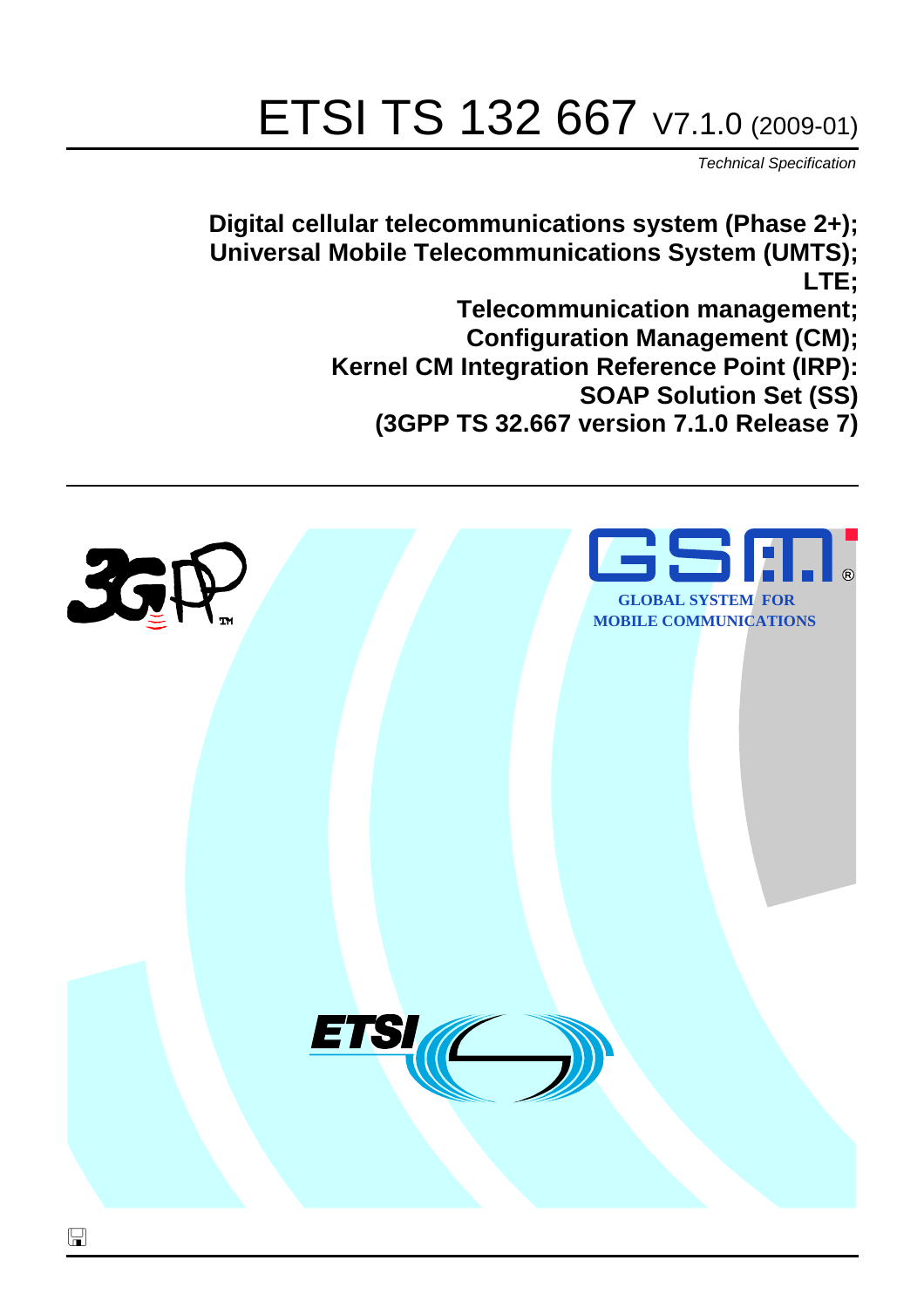Reference RTS/TSGS-0532667v710

> Keywords GSM, UMTS

#### *ETSI*

#### 650 Route des Lucioles F-06921 Sophia Antipolis Cedex - FRANCE

Tel.: +33 4 92 94 42 00 Fax: +33 4 93 65 47 16

Siret N° 348 623 562 00017 - NAF 742 C Association à but non lucratif enregistrée à la Sous-Préfecture de Grasse (06) N° 7803/88

#### *Important notice*

Individual copies of the present document can be downloaded from: [http://www.etsi.org](http://www.etsi.org/)

The present document may be made available in more than one electronic version or in print. In any case of existing or perceived difference in contents between such versions, the reference version is the Portable Document Format (PDF). In case of dispute, the reference shall be the printing on ETSI printers of the PDF version kept on a specific network drive within ETSI Secretariat.

Users of the present document should be aware that the document may be subject to revision or change of status. Information on the current status of this and other ETSI documents is available at <http://portal.etsi.org/tb/status/status.asp>

If you find errors in the present document, please send your comment to one of the following services: [http://portal.etsi.org/chaircor/ETSI\\_support.asp](http://portal.etsi.org/chaircor/ETSI_support.asp)

#### *Copyright Notification*

No part may be reproduced except as authorized by written permission. The copyright and the foregoing restriction extend to reproduction in all media.

> © European Telecommunications Standards Institute 2009. All rights reserved.

**DECT**TM, **PLUGTESTS**TM, **UMTS**TM, **TIPHON**TM, the TIPHON logo and the ETSI logo are Trade Marks of ETSI registered for the benefit of its Members.

**3GPP**TM is a Trade Mark of ETSI registered for the benefit of its Members and of the 3GPP Organizational Partners. **LTE**™ is a Trade Mark of ETSI currently being registered

for the benefit of its Members and of the 3GPP Organizational Partners.

**GSM**® and the GSM logo are Trade Marks registered and owned by the GSM Association.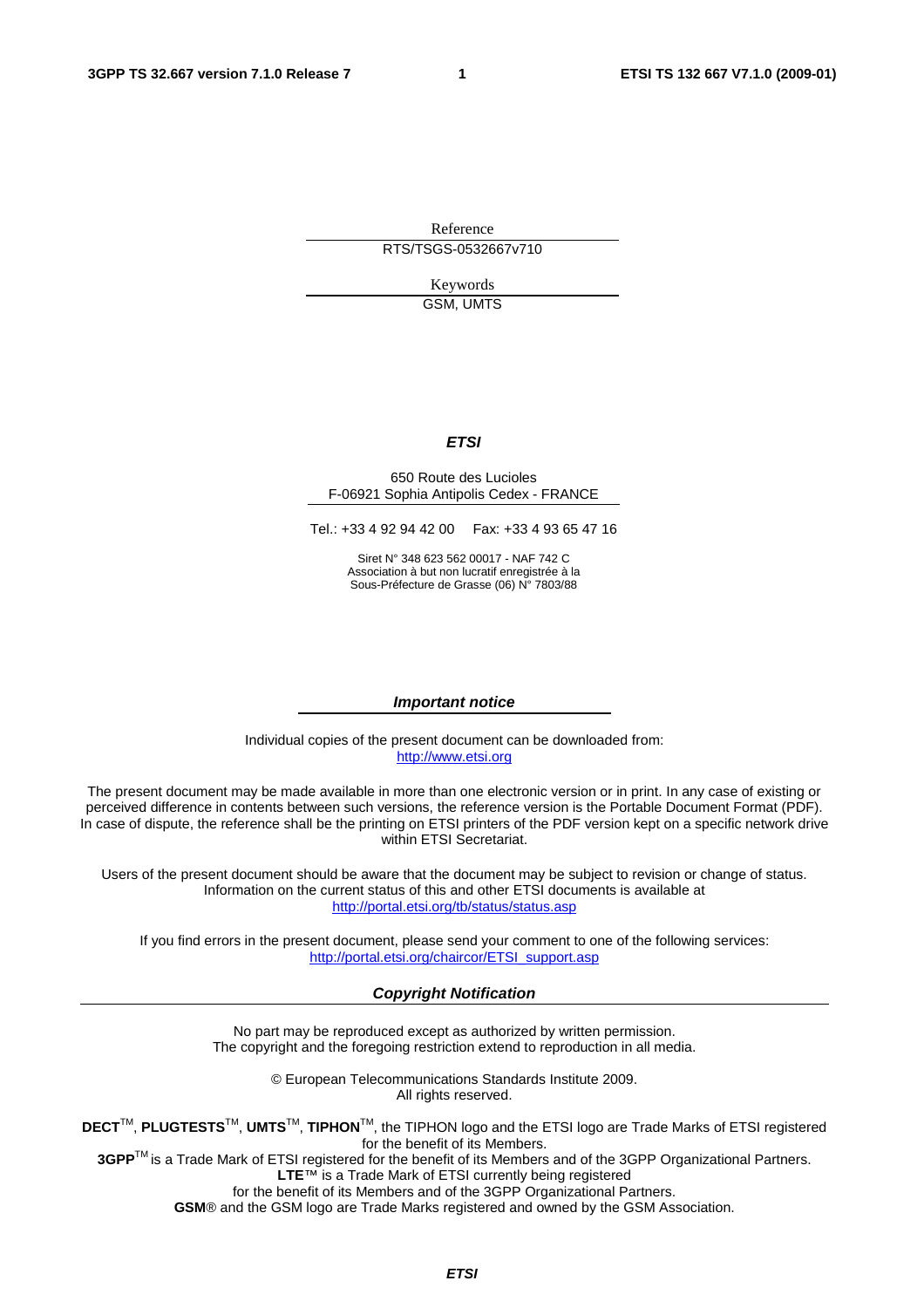# Intellectual Property Rights

IPRs essential or potentially essential to the present document may have been declared to ETSI. The information pertaining to these essential IPRs, if any, is publicly available for **ETSI members and non-members**, and can be found in ETSI SR 000 314: *"Intellectual Property Rights (IPRs); Essential, or potentially Essential, IPRs notified to ETSI in respect of ETSI standards"*, which is available from the ETSI Secretariat. Latest updates are available on the ETSI Web server [\(http://webapp.etsi.org/IPR/home.asp\)](http://webapp.etsi.org/IPR/home.asp).

Pursuant to the ETSI IPR Policy, no investigation, including IPR searches, has been carried out by ETSI. No guarantee can be given as to the existence of other IPRs not referenced in ETSI SR 000 314 (or the updates on the ETSI Web server) which are, or may be, or may become, essential to the present document.

### Foreword

This Technical Specification (TS) has been produced by ETSI 3rd Generation Partnership Project (3GPP).

The present document may refer to technical specifications or reports using their 3GPP identities, UMTS identities or GSM identities. These should be interpreted as being references to the corresponding ETSI deliverables.

The cross reference between GSM, UMTS, 3GPP and ETSI identities can be found under [http://webapp.etsi.org/key/queryform.asp.](http://webapp.etsi.org/key/queryform.asp)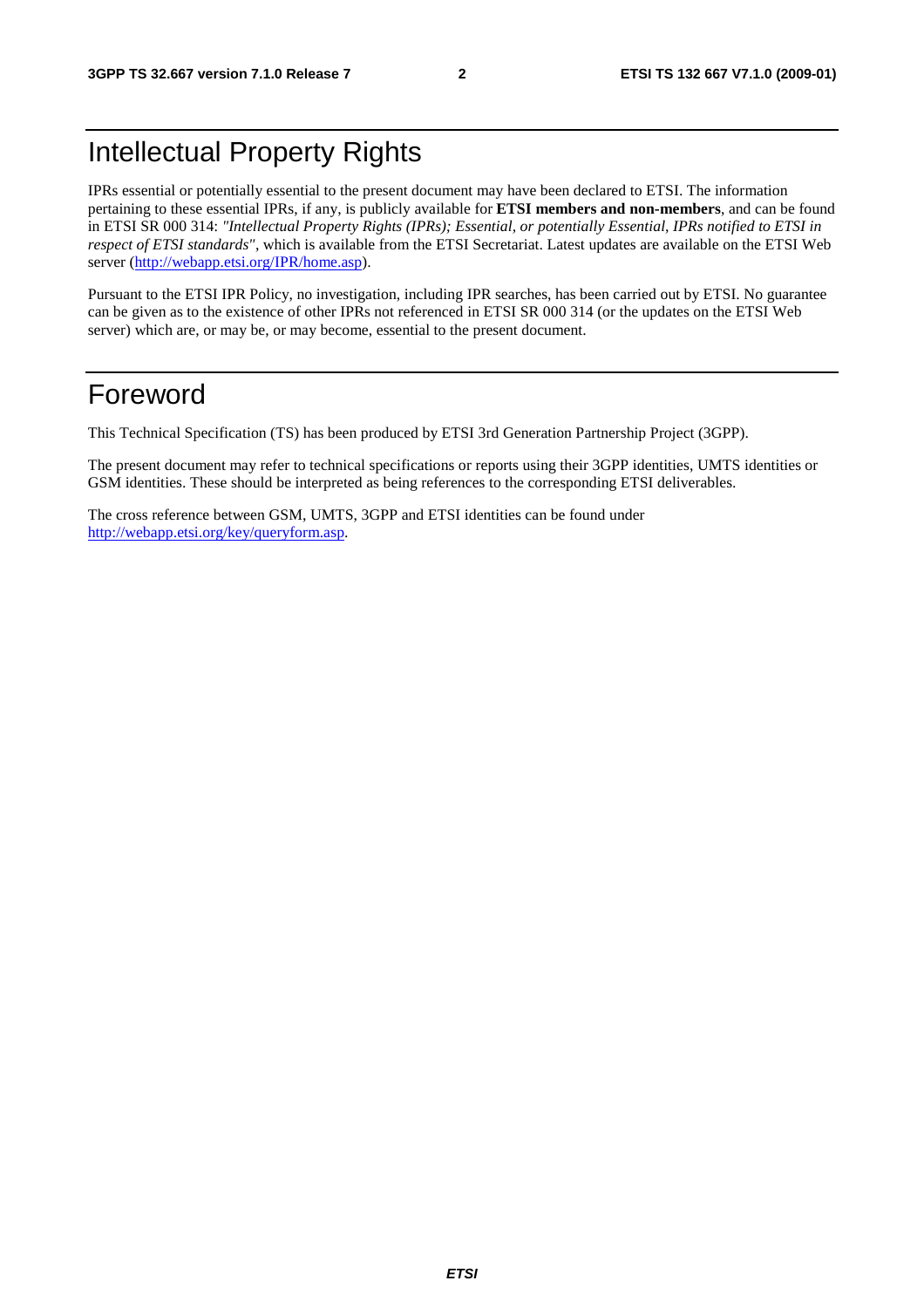$\mathbf{3}$ 

# Contents

| 1                                                                |  |
|------------------------------------------------------------------|--|
| 2                                                                |  |
| 3<br>3.1<br>3.2                                                  |  |
| 4                                                                |  |
| 5<br>5.1<br>5.2<br>5.3                                           |  |
| 6<br>6.1<br>6.2<br>6.3<br>6.3.1<br>6.3.1.1<br>6.3.1.2<br>6.3.1.3 |  |
|                                                                  |  |
|                                                                  |  |
|                                                                  |  |
|                                                                  |  |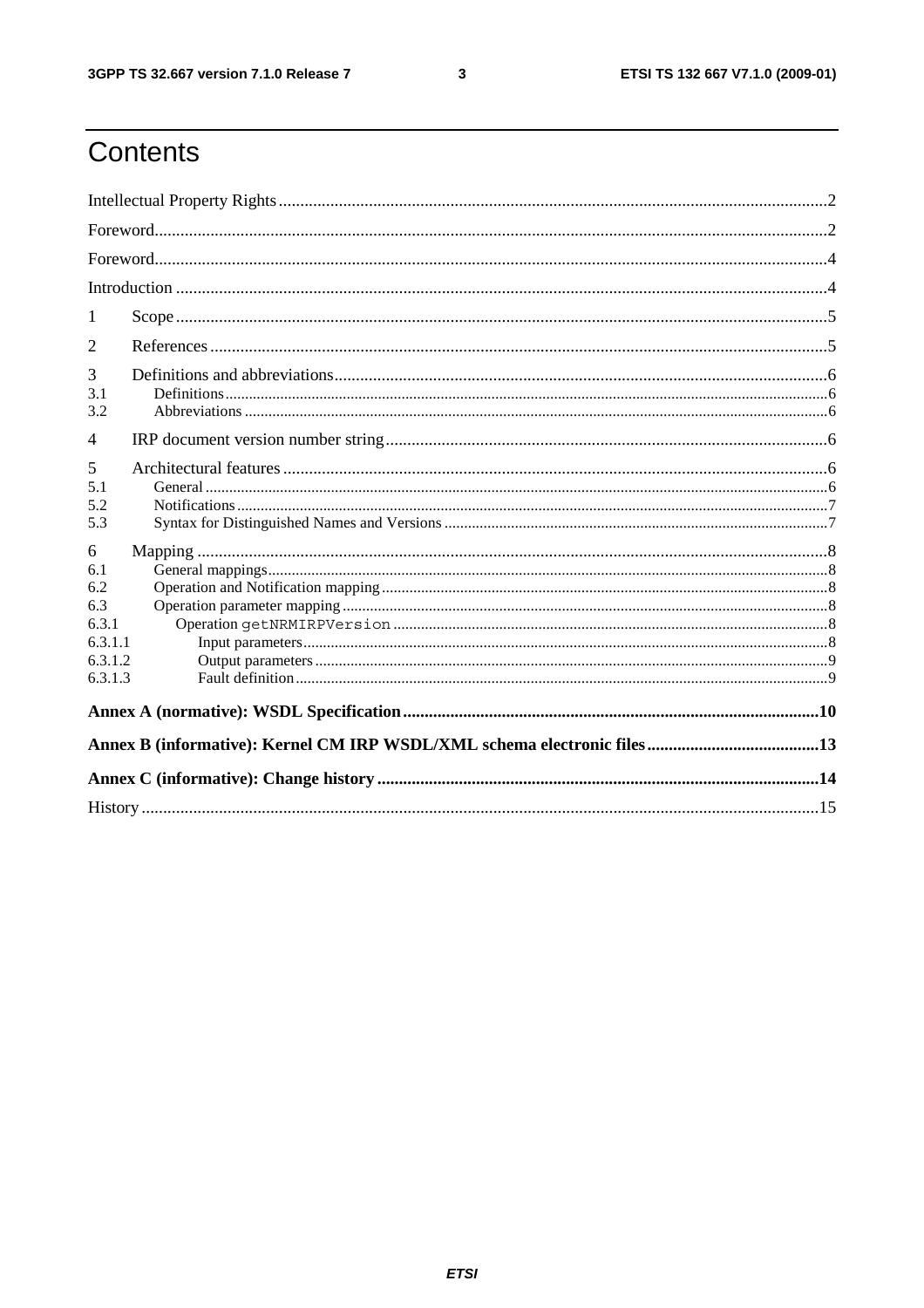### Foreword

This Technical Specification has been produced by the 3<sup>rd</sup> Generation Partnership Project (3GPP).

The contents of the present document are subject to continuing work within the TSG and may change following formal TSG approval. Should the TSG modify the contents of the present document, it will be re-released by the TSG with an identifying change of release date and an increase in version number as follows:

Version x.y.z

where:

- x the first digit:
	- 1 presented to TSG for information;
	- 2 presented to TSG for approval;
	- 3 or greater indicates TSG approved document under change control.
- y the second digit is incremented for all changes of substance, i.e. technical enhancements, corrections, updates, etc.
- z the third digit is incremented when editorial only changes have been incorporated in the document.

### Introduction

The present document is part of a TS-family covering the 3<sup>rd</sup> Generation Partnership Project; Technical Specification Group Services and System Aspects; Telecommunication management; as identified below:

| <b>32.667:</b> | "Configuration Management (CM); Kernel CM Integration Reference Point (IRP): SOAP<br>solution set".                                                   |
|----------------|-------------------------------------------------------------------------------------------------------------------------------------------------------|
| 32.665         | Configuration Management (CM); Kernel CM Integration Reference Point (IRP): eXtensible<br>Markup Language (XML) definitions.                          |
| 32.663:        | "Configuration Management (CM); Kernel CM Integration Reference Point (IRP): Common<br>Object Request Broker Architecture (CORBA) Solution Set (SS)". |
| 32.662:        | "Configuration Management (CM); Kernel CM; Information Service (IS)".                                                                                 |
| 32.661:        | "Configuration Management (CM); Kernel CM; Requirements".                                                                                             |

Configuration Management (CM), in general, provides the operator with the ability to assure correct and effective operation of the 3G network as it evolves. CM actions have the objective to control and monitor the actual configuration on the Network Elements (NEs) and Network Resources (NRs), and they may be initiated by the operator or by functions in the Operations Systems (OSs) or NEs.

CM actions may be requested as part of an implementation programme (e.g. additions and deletions), as part of an optimisation programme (e.g. modifications), and to maintain the overall Quality of Service (QoS). The CM actions are initiated either as single actions on single NEs of the 3G network, or as part of a complex procedure involving actions on many resources/objects in one or several NEs.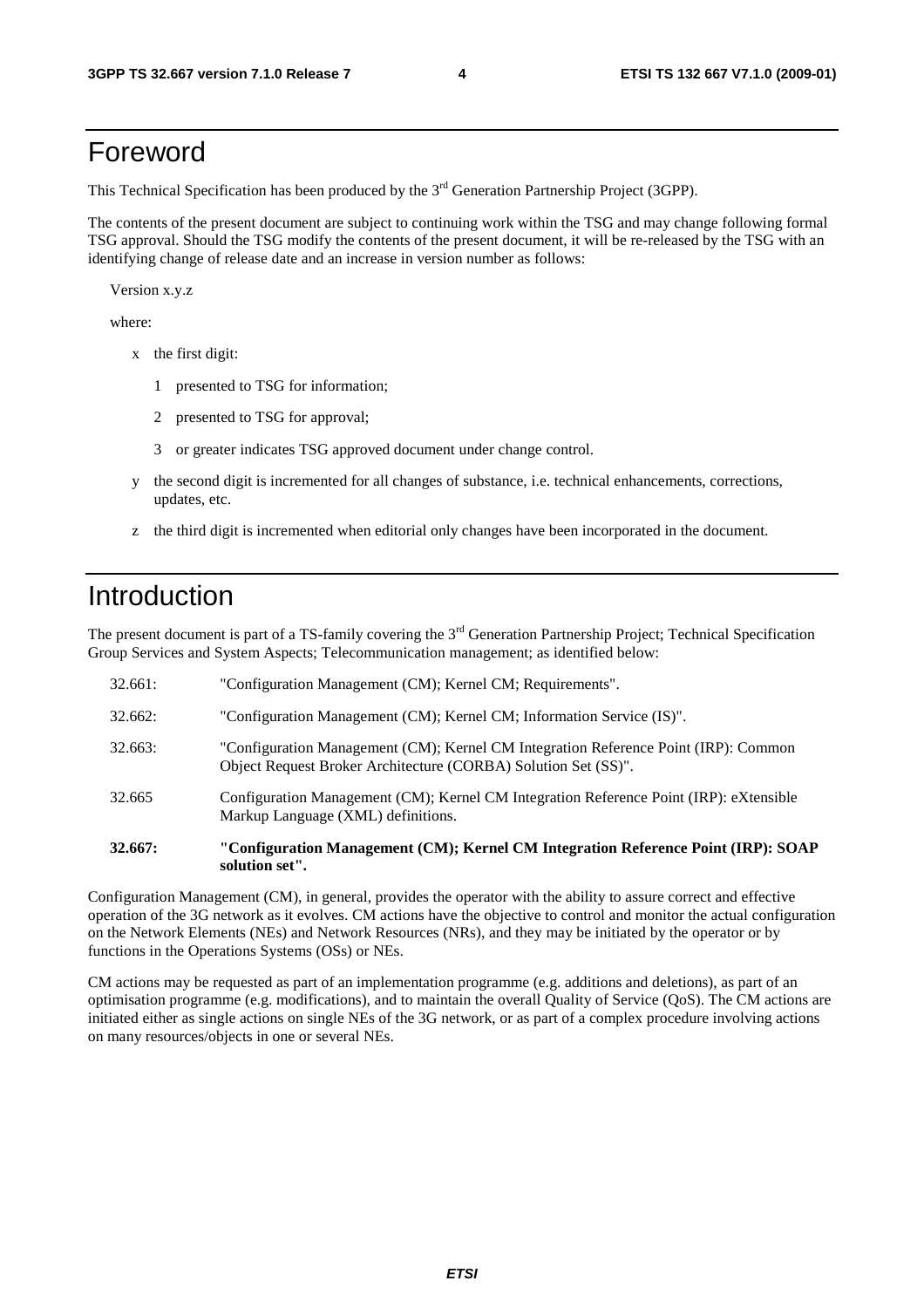### 1 Scope

The purpose of the present document is to define the mapping of the Kernel CM IRP: IS (3GPP TS 32.662 [4]) to the protocol specific details necessary for implementation of this IRP in a SOAP/WSDL environment.

This Solution Set specification is related to 3GPP TS 32.662 (V7.0.x).

# 2 References

The following documents contain provisions which, through reference in this text, constitute provisions of the present document.

- References are either specific (identified by date of publication, edition number, version number, etc.) or non-specific.
- For a specific reference, subsequent revisions do not apply.
- For a non-specific reference, the latest version applies. In the case of a reference to a 3GPP document (including a GSM document), a non-specific reference implicitly refers to the latest version of that document *in the same Release as the present document*.
- [1] 3GPP TS 32.101: "Telecommunication management; Principles and high level requirements".
- [2] 3GPP TS 32.102: "Telecommunication management; Architecture".
- [3] 3GPP TS 32.600: "Telecommunication management; Configuration Management (CM); Concept and high-level requirements".
- [4] 3GPP TS 32.662: "Telecommunication management; Configuration Management (CM); Kernel CM; Information Service (IS)".
- [5] 3GPP TS 32.300: "Telecommunication management; Configuration Management (CM); Name convention for Managed Objects".
- [6] 3GPP TS 32.311: "Telecommunication management; Generic Integration Reference Point (IRP) management; Information Service (IS)".
- [7] 3GPP TS 32.172: "Telecommunication management; Subscription Management (SuM) IRP; Network Resources Model (NRM)"
- [8] 3GPP TS 32.317: "Telecommunication management; Generic Integration Reference Point (IRP) management; SOAP solution set".
- [9] 3GPP TS 32.307: "Telecommunication management; Configuration Management (CM); Notification Integration Reference Point (IRP): SOAP solution set".
- [10] W3C SOAP 1.1 specification [\(http://www.w3.org/TR/2000/NOTE-SOAP-20000508/](http://www.w3.org/TR/2000/NOTE-SOAP-20000508/))
- [11] W3C WSDL 1.1 specification [\(http://www.w3.org/TR/2001/NOTE-wsdl-20010315](http://www.w3.org/TR/wsdl))
- [12] W3C XPath 1.0 specification [\(http://www.w3.org/TR/1999/REC-xpath-19991116\)](http://www.w3.org/TR/xpath)
- [13] WS-I Basic Profile Version 1.1 [\(http://www.ws-i.org/Profiles/BasicProfile-1.1-2004-08-24.html](http://www.ws-i.org/Profiles/BasicProfile-1.1-2004-08-24.html))
- [14] W3C SOAP 1.2 specification [\(http://www.w3.org/TR/soap12-part1/\)](http://www.w3.org/TR/soap12-part1/)
- [15] 3GPP TS 32.665: "Telecommunication management; Configuration Management (CM); Kernel CM; eXtensible Markup Language (XML) definition".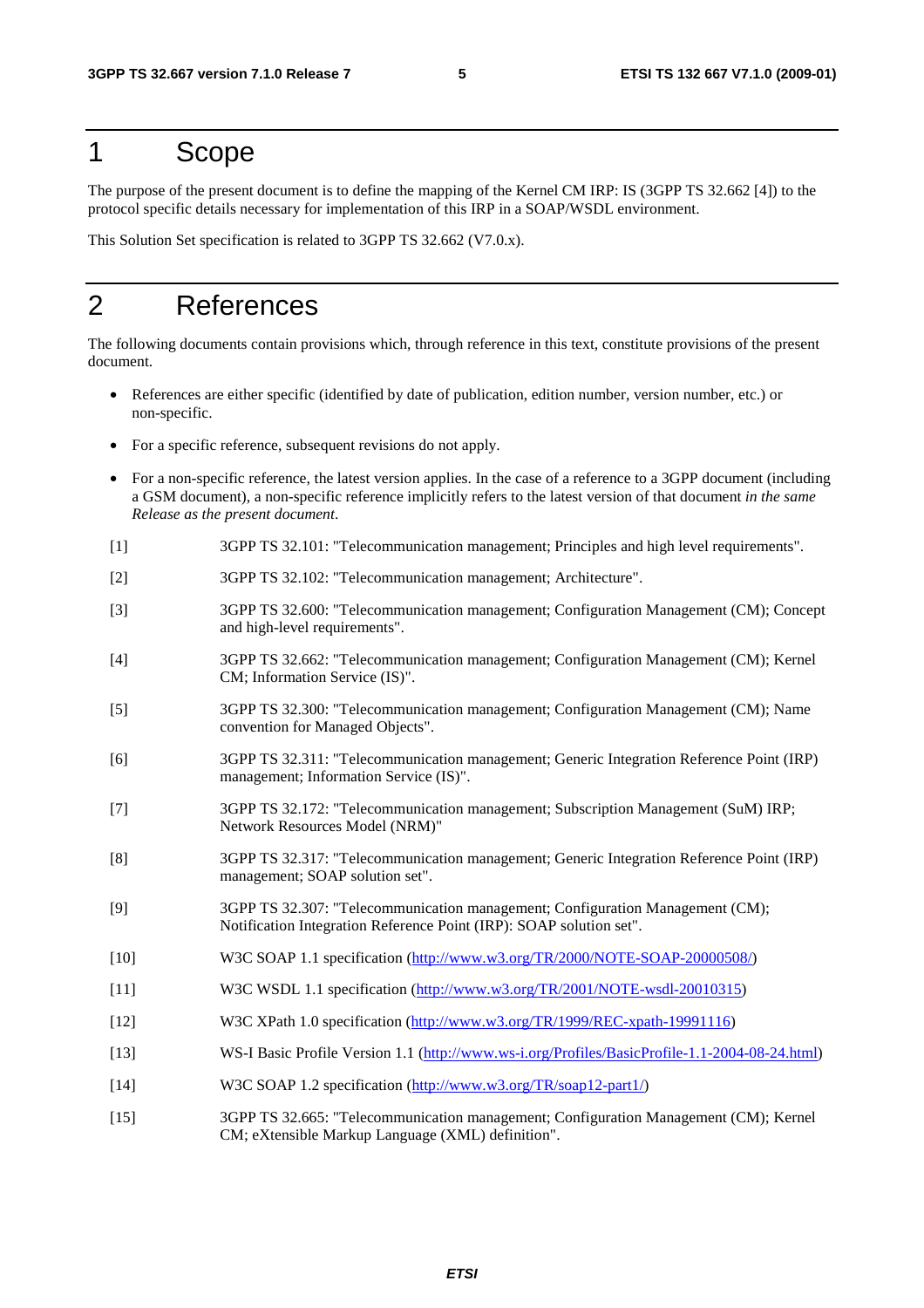# 3 Definitions and abbreviations

### 3.1 Definitions

For the purposes of the present document, the terms and definitions given in 3GPP TS 32.101 [1], 3GPP TS 32.102 [2], 3GPP TS 32.600 [3] and 3GPP TS 32.662 [4] apply.

### 3.2 Abbreviations

For the purposes of the present document, the following abbreviations apply:

| DN          | Distinguished Name                         |
|-------------|--------------------------------------------|
| <b>IRP</b>  | <b>Integration Reference Point</b>         |
| <b>IS</b>   | <b>Information Service</b>                 |
| MO          | Managed Object                             |
| <b>MOC</b>  | <b>Managed Object Class</b>                |
| <b>NRM</b>  | Network Resource Model                     |
| SS          | <b>Solution Set</b>                        |
| <b>WSDL</b> | Web Service Description Language           |
| WS-I        | Web Services Interoperability Organization |
|             |                                            |

## 4 IRP document version number string

The IRP document version number (sometimes called "IRPVersion" or "SS version number") string is used to identify this specification. The string is derived using a rule described in 3GPP TS 32.311 [6]. The value of this string is defined by a constant in annex A.

This string (or sequence of strings, if more than one version is supported) is returned in getIRPVersion method and is carried in the first field of the notification header of all notifications related to this IRP.

5 Architectural features

### 5.1 General

The overall architectural feature of Kernel Configuration Management IRP is specified in 3GPP TS 32.662 [4]. This clause specifies features that are specific to the SOAP SS.

The SOAP 1.1 specification [10] and WSDL 1.1 specification [13] are supported.

The SOAP 1.2 specification [14] is supported optionally.

This specification uses "document" style in WSDL file.

This specification uses "literal" encoding style in WSDL file.

This specification uses a number of namespace prefixes throughout that are listed in Table 5.1.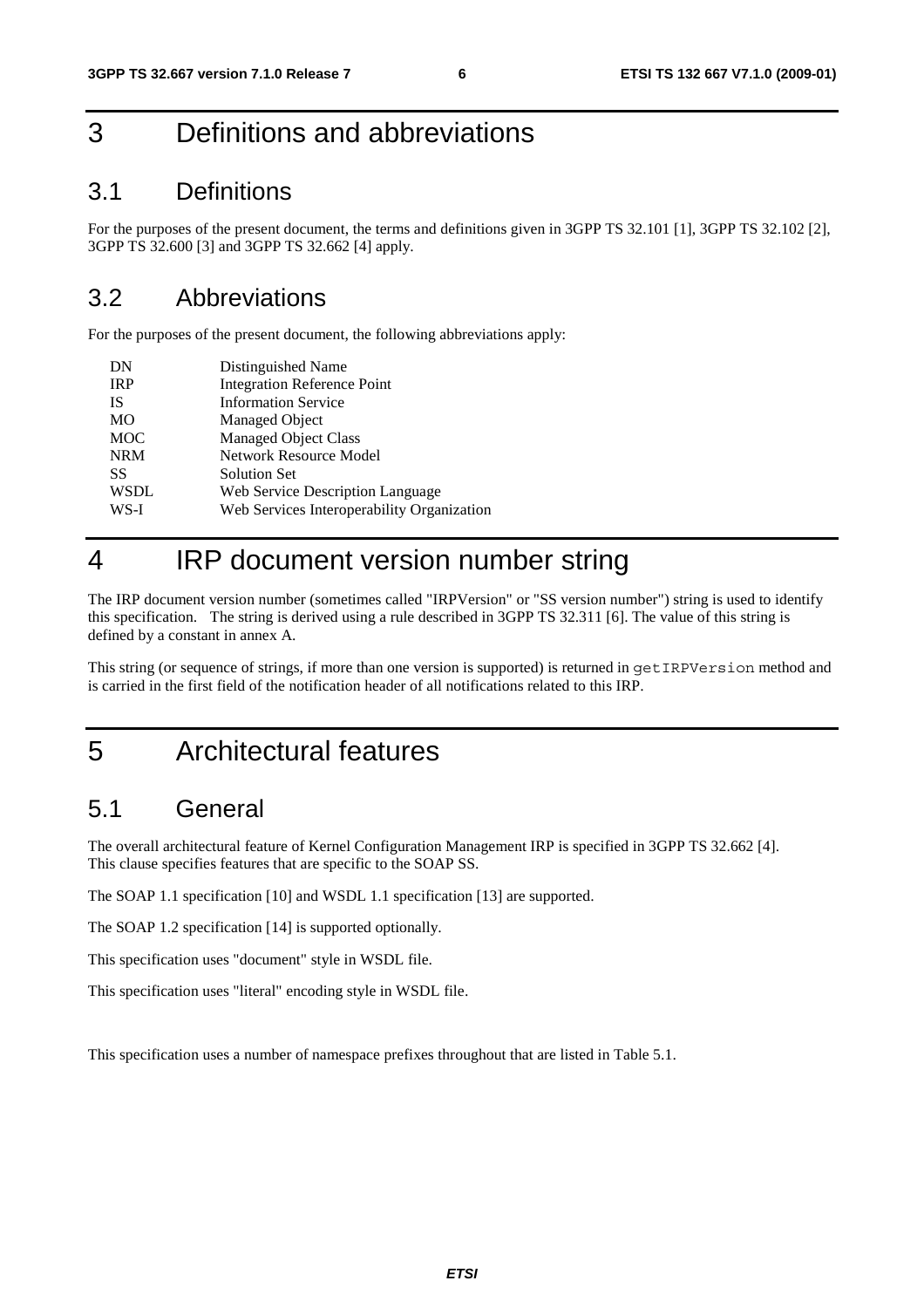| <b>PREFIX</b>     | <b>NAMESPACE</b>                                                                         |
|-------------------|------------------------------------------------------------------------------------------|
| http              | http://schemas.xmlsoap.org/wsdl/http/                                                    |
| soap              | http://schemas.xmlsoap.org/wsdl/soap/                                                    |
| SOAP-ENV          | http://schemas.xmlsoap.org/soap/envelope/                                                |
| SOAP-ENC or       | http://schemas.xmlsoap.org/soap/encoding/                                                |
| soapenc           |                                                                                          |
| xs or xsd         | http://www.w3.org/2001/XMLSchema                                                         |
| xsi               | http://www.w3.org/2001/XMLSchema-instance                                                |
| kernelCMIRPSystem | http://www.3gpp.org/ftp/Specs/archive/32_series/32.667/schema/32667-                     |
|                   | 710/KernelCMIRPSystem                                                                    |
| kernelCMIRPData   | http://www.3gpp.org/ftp/Specs/archive/32_series/32.667/schema/32667-710/KernelCMIRPData  |
| ntflRPSystem      | http://www.3gpp.org/ftp/Specs/archive/32_series/32.307/schema/32307-                     |
|                   | 710/notification/NotificationIRPNtfSystem                                                |
| genericIRPSystem  | http://www.3gpp.org/ftp/Specs/archive/32_series/32.317/schema/32317-710/GenericlRPSystem |

**Table 5.1: Prefixes and Namespaces used in this specification**

The WSDL structure is like Figure 5.1:



#### **Figure 5.1: kernelCM IRP SOAP Solution Set WSDL structure**

### 5.2 Notifications

Notifications are sent according to the Notification IRP: SOAP SS (see 3GPP TS 32.307 [9]).

The contents of the Kernel CM IRP notifications are defined in KernelCM IRP XML definition [15].

# 5.3 Syntax for Distinguished Names and Versions

The format of a Distinguished Name is defined in 3GPP TS 32.300 [5].

The version of this IRP is represented as a string (see also clause 4).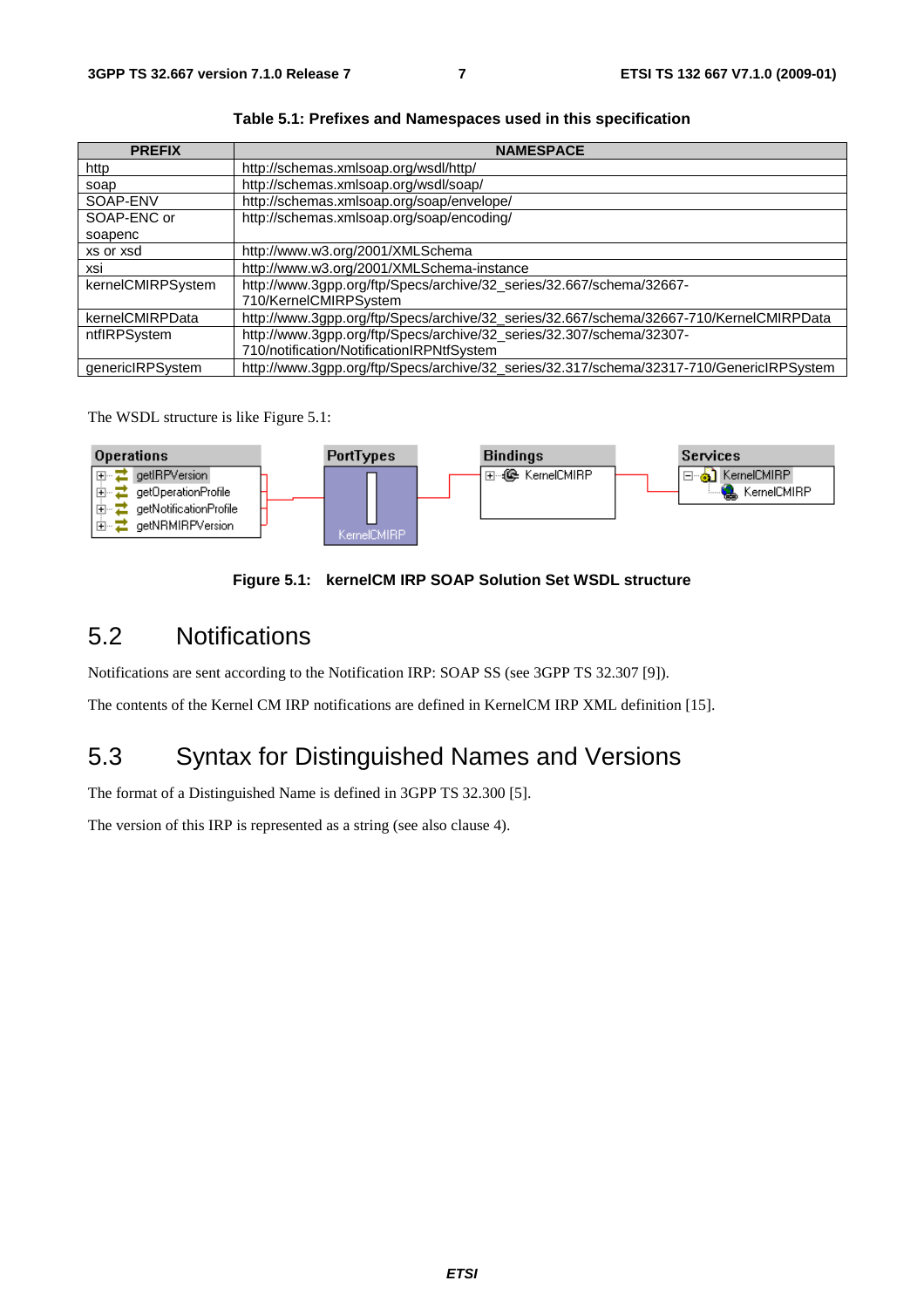# 6 Mapping

### 6.1 General mappings

The IS parameter name managedObjectInstance is mapped into DN.

Attributes modelling associations as defined in the NRM (here also called "reference attributes") are in this SS mapped to attributes. The names of the reference attributes in the NRM are mapped to the corresponding attribute names in the MOC. When the cardinality for an association is 0..1 or 1..1 the datatype for the reference attribute is defined as an MOReference. The value of an MO reference contains the distinguished name of the associated MO. When the cardinality for an association allows more than one referred MO, the reference attribute will be of type MOReferenceSet, which contains a sequence of MO references.

If a reference attribute is changed, an AttributeValueChange notification is emitted.

### 6.2 Operation and Notification mapping

The Kernel CM IRP: IS (see 3GPP TS 32.662 [4]) defines semantics of operation and notification visible across the Kernel Configuration Management IRP. The following table in this subclause indicates mapping of these operations and notifications to their equivalents defined in this SS.

| <b>IS Operation/ notification</b><br>(3GPP TS 32.662 [4])                                                          | <b>SS Operation</b>           | Qualifier |  |  |
|--------------------------------------------------------------------------------------------------------------------|-------------------------------|-----------|--|--|
| getNRMIRPVersion                                                                                                   | getNRMIRPVersion              | м         |  |  |
| notifyObjectCreation                                                                                               | ntflRPSystem:notify (note 2)  |           |  |  |
| notifyObjectDeletion                                                                                               | IntflRPSystem:notify (note 2) | റ         |  |  |
| notifyAttributeValueChange                                                                                         | ntflRPSystem:notify (note 2)  | O         |  |  |
| notifyCMSynchronizationRecommended                                                                                 | IntflRPSystem:notify (note 2) | ∩         |  |  |
| notifyStateChange                                                                                                  | ntflRPSystem:notify (note 2)  | ∩         |  |  |
| getIRPVersion(see note 1)                                                                                          | <b>getIRPVersion</b>          | м         |  |  |
| getOperationProfile(see note 1)                                                                                    | getOperationProfile           | ∩         |  |  |
| getNotificationProfile(see note 1)                                                                                 | getNotificationProfile        | ∩         |  |  |
| NOTE 1: This operation is of IOC ManagedGenericIRP specified in [10]. The IOC KernelCmIRP of [4] inherits from it. |                               |           |  |  |
| NOTE 2: The IS equivalent is mapped into parameters of ntflRPSystem::notify.                                       |                               |           |  |  |

### 6.3 Operation parameter mapping

The Kernel CM IRP: IS (3GPP TS 32.662 [4]) defines semantics of parameters carried in operations across the Kernel Configuration Management IRP. The tables below show the mapping of these parameters, as per operation, to their equivalents defined in this SS.

#### 6.3.1 Operation getNRMIRPVersion

#### 6.3.1.1 Input parameters

None.

Here is the XML schema fragment of the getNRMIRPVersion request:

```
<!-- getNRMIRPVersion Request --> 
<element name="getNRMIRPVersion"> 
</element>
```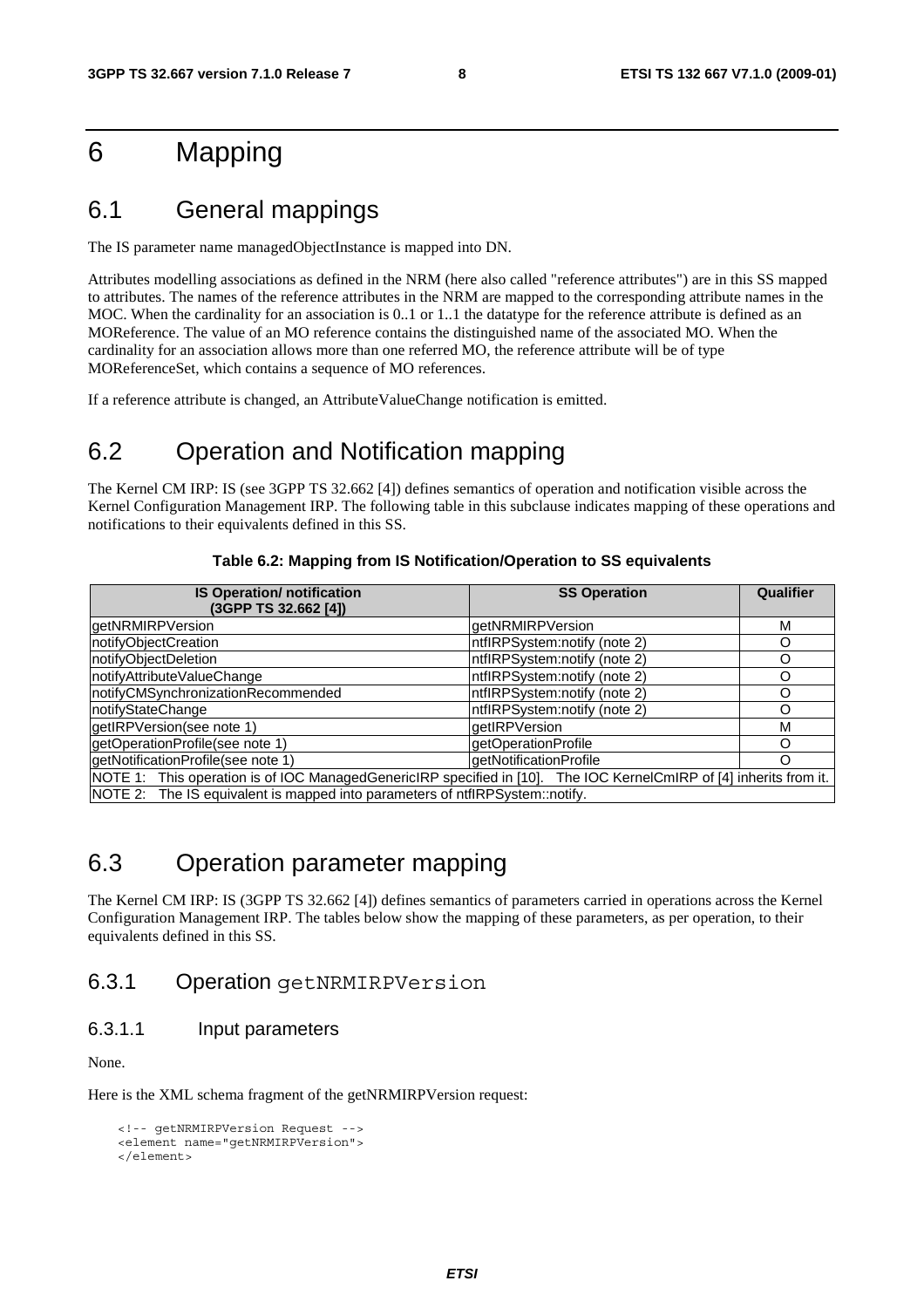#### 6.3.1.2 Output parameters

#### **Table 6.3.1.2: Mapping from IS getNRMIRPVersion output parameters to SS equivalents**

| <b>IS Operation parameter</b> | <b>SS Operation parameter</b>                             | <b>Qualifier</b> |
|-------------------------------|-----------------------------------------------------------|------------------|
| <b>IversionNumberList</b>     | kernelCMIRPData:VersionNumberSetType versionNumberSet     | м                |
| <b>IvSEVersionNumberList</b>  | kernelCMIRPData:VersionNumberSetType vSEVersionNumberList | M                |
| <b>Istatus</b>                | kernelCMIRPData:getNRMIRPVersionFault                     | м                |

#### Here is the XML schema fragment of the getNRMIRPVersion response:

```
<!-- getNRMIRPVersion Response --> 
<element name="getNRMIRPVersionResponse"> 
     <complexType> 
         <sequence> 
                <element name="versionNumberList" type="kernelCMIRPData:VersionNumberSetType"/> 
                <element name="vSEVersionNumberList" type=" 
   kernelCMIRPData:VersionNumberSetType"/> 
        </sequence> 
     </complexType> 
</element>
```
#### 6.3.1.3 Fault definition

```
<!-- getNRMIRPVersion Fault --> 
<element name="getNRMIRPVersionFault"> 
     <complexType> 
         <choice> 
             <element name="getNRMIRPVersionFault" type="string"/> 
         </choice> 
     </complexType> 
</element>
```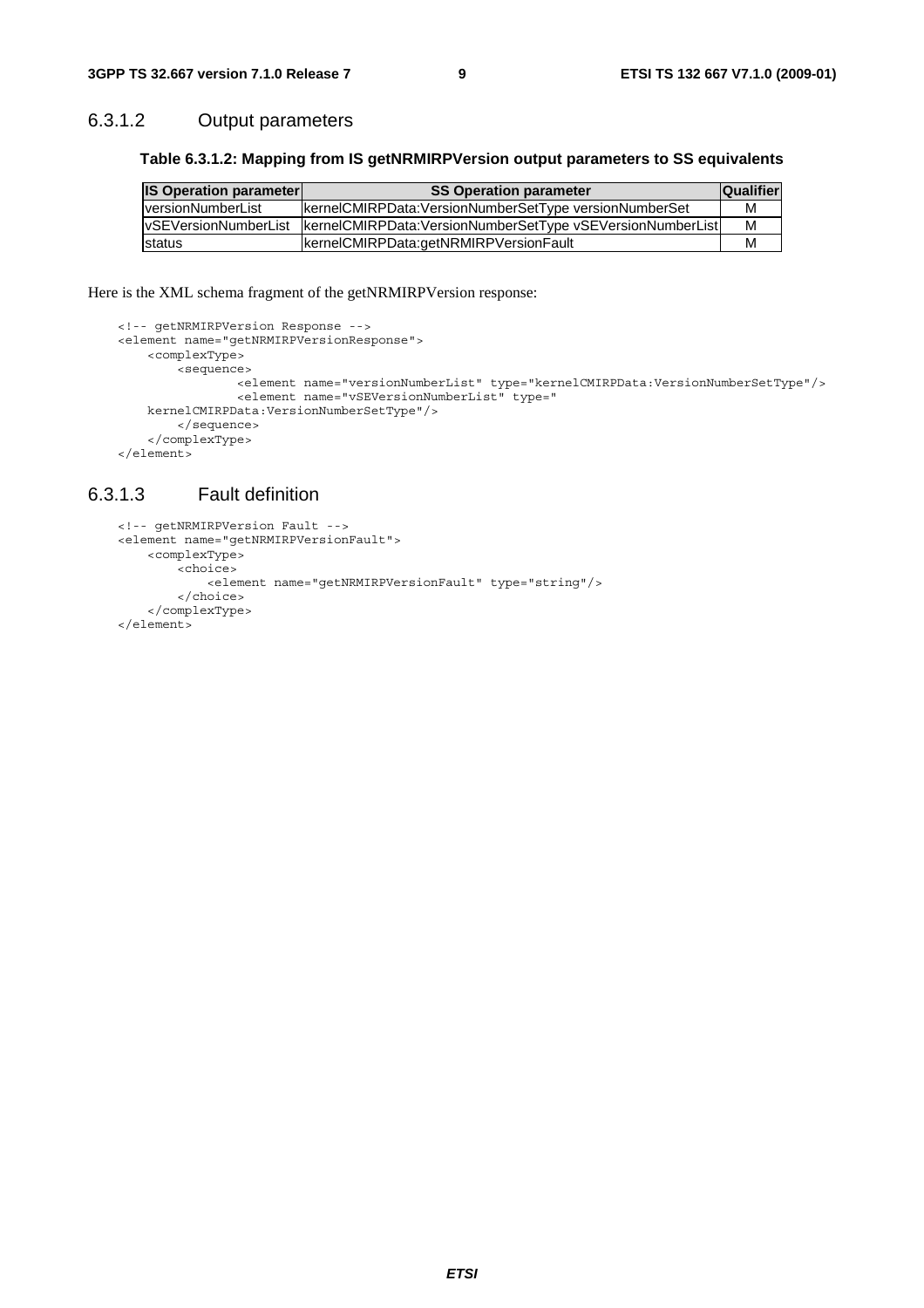# Annex A (normative): WSDL Specification

<?xml version="1.0" encoding="UTF-8"?> <definitions xmlns="http://schemas.xmlsoap.org/wsdl/" xmlns:soap="http://schemas.xmlsoap.org/wsdl/soap/" xmlns:http="http://schemas.xmlsoap.org/wsdl/http/" xmlns:xs="http://www.w3.org/2001/XMLSchema" xmlns:soapenc="http://schemas.xmlsoap.org/soap/encoding/" xmlns:genericIRPSystem="http://www.3gpp.org/ftp/Specs/archive/32\_series/32.317/schema/32317- 710/GenericIRPSystem" xmlns:kernelCMIRPSystem="http://www.3gpp.org/ftp/Specs/archive/32\_series/32.667/schema/32667- 710/KernelCMIRPSystem" xmlns:kernelCMIRPData="http://www.3gpp.org/ftp/Specs/archive/32\_series/32.667/schema/32667- 710/KernelCMIRPData" targetNamespace="http://www.3gpp.org/ftp/Specs/archive/32\_series/32.667/schema/32667- 710/KernelCMIRPSystem"> <import namespace="http://www.3gpp.org/ftp/Specs/archive/32\_series/32.317/schema/32317- 710/GenericIRPSystem" location="http://www.3gpp.org/ftp/Specs/archive/32\_series/32.317/schema/32317- 710-wsdl.zip"/> <types>  $\geq$ c $\cap$ hema targetNamespace="http://www.3gpp.org/ftp/Specs/archive/32\_series/32.667/schema/32667- 710/KernelCMIRPData" xmlns="http://www.w3.org/2001/XMLSchema"> <!-- getNRMIRPVersion Request --> <element name="getNRMIRPVersion"> </element> <!-- getNRMIRPVersion Response --> <element name="getNRMIRPVersionResponse"> <complexType> <sequence> .<br><element name="versionNumberList" type="kernelCMIRPData:VersionNumberSetType"/> <element name="vSEVersionNumberList" type="kernelCMIRPData:VersionNumberSetType"/> </sequence> </complexType> </element> <!-- getNRMIRPVersion Fault --> <element name="getNRMIRPVersionFault"> <complexType> <choice> <element name="getNRMIRPVersionFault" type="string"/> </choice> </complexType> </element> <element name="OperationNotSupportedFault" type="string"/> <element name="InvalidParameterFault" type="string"/> <simpleType name="VersionNumberType"> <restriction base="string"/> </simpleType> <complexType name="VersionNumberSetType"> <sequence> <element name="versionNumber" type="kernelCMIRPData:VersionNumberType" maxOccurs="unbounded"/> </sequence> </complexType> <complexType name="ParameterSetType"> <sequence> <element name="parameterName" type="string" maxOccurs="unbounded"/> </sequence> </complexType> <complexType name="OperationType"> <sequence> <element name="operationName" type="string"/> <element name="parameterSet" type="kernelCMIRPData:ParameterSetType"/> </sequence> </complexType> <complexType name="OperationSetType"> <sequence> <element name="operation" type="kernelCMIRPData:OperationType" maxOccurs="unbounded"/> </sequence> </complexType> <complexType name="NotificationType">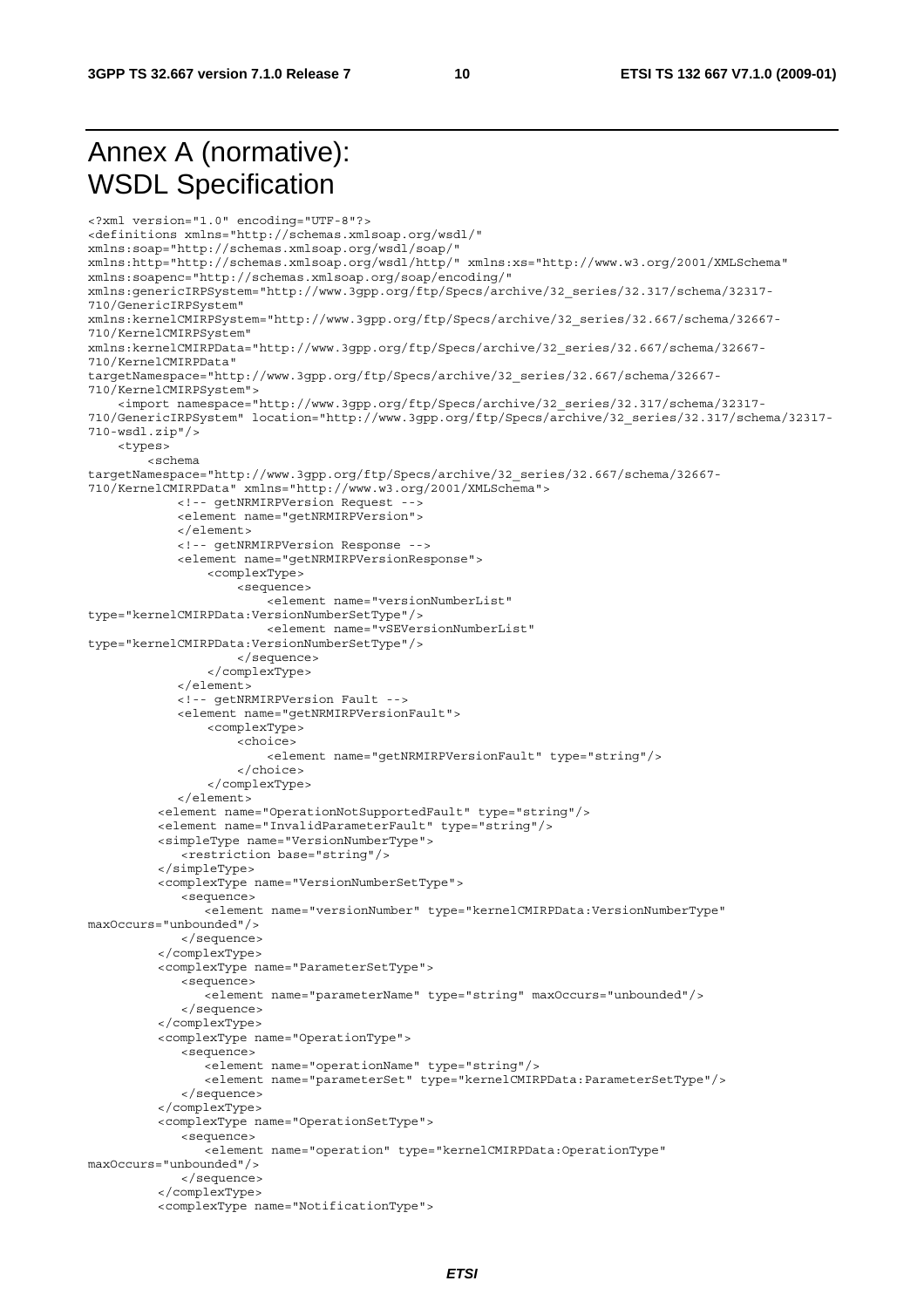<sequence> <element name="notificationName" type="string"/> <element name="parameterSet" type="kernelCMIRPData:ParameterSetType"/> </sequence> </complexType> <complexType name="NotificationSetType"> <sequence> <element name="notification" type="kernelCMIRPData:NotificationType" maxOccurs="unbounded"/> </sequence> </complexType> </schema> </types> <message name="getNRMIRPVersionRequest"> <part name="parameter" element="kernelCMIRPData:getNRMIRPVersion"/> </message> <message name="getNRMIRPVersionResponse"> <part name="parameter" element="kernelCMIRPData:getNRMIRPVersionResponse"/> </message> <message name="getNRMIRPVersionFault"> <part name="parameter" element="kernelCMIRPData:getNRMIRPVersionFault"/> </message> <portType name="KernelCMIRP"> <operation name="getIRPVersion"> <input message="genericIRPSystem:getIRPVersionRequest"/> <output message="genericIRPSystem:getIRPVersionResponse"/> <fault name="getIRPVersionFault" message="genericIRPSystem:getIRPVersionFault"/> </operation> <operation name="getOperationProfile"> <input message="genericIRPSystem:getOperationProfileRequest"/> <output message="genericIRPSystem:getOperationProfileResponse"/> <fault name="getOperationProfileFault" message="genericIRPSystem:getOperationProfileFault"/> </operation> <operation name="getNotificationProfile"> <input message="genericIRPSystem:getNotificationProfileRequest"/> <output message="genericIRPSystem:getNotificationProfileResponse"/> <fault name="getNotificationProfileFault" message="genericIRPSystem:getNotificationProfileFault"/> </operation> <operation name="getNRMIRPVersion"> <input message="kernelCMIRPSystem:getNRMIRPVersionRequest"/> <output message="kernelCMIRPSystem:getNRMIRPVersionResponse"/> <fault name="getNRMIRPVersionFault" message="kernelCMIRPSystem:getNRMIRPVersionFault"/> </operation> </portType> <binding name="KernelCMIRP" type="kernelCMIRPSystem:KernelCMIRP"> <soap:binding style="document" transport="http://schemas.xmlsoap.org/soap/http"/> <operation name="getIRPVersion"> <soap:operation soapAction="http://www.3gpp.org/ftp/Specs/archive/32\_series/32.667/schema/32667-710/getIRPVersion"/> <input> <soap:body use="literal"/> </input> <output> <soap:body use="literal"/> </output> <fault name="getIRPVersionFault"> <soap:fault name="getIRPVersionFault" use="literal"/> </fault> </operation> <operation name="getOperationProfile"> <soap:operation soapAction="http://www.3gpp.org/ftp/Specs/archive/32\_series/32.667/schema/32667- 710/getOperationProfile"/> <input> <soap:body use="literal"/> </input> <output> <soap:body use="literal"/> </output> <fault name="getOperationProfileFault"> <soap:fault name="getOperationProfileFault" use="literal"/> </fault>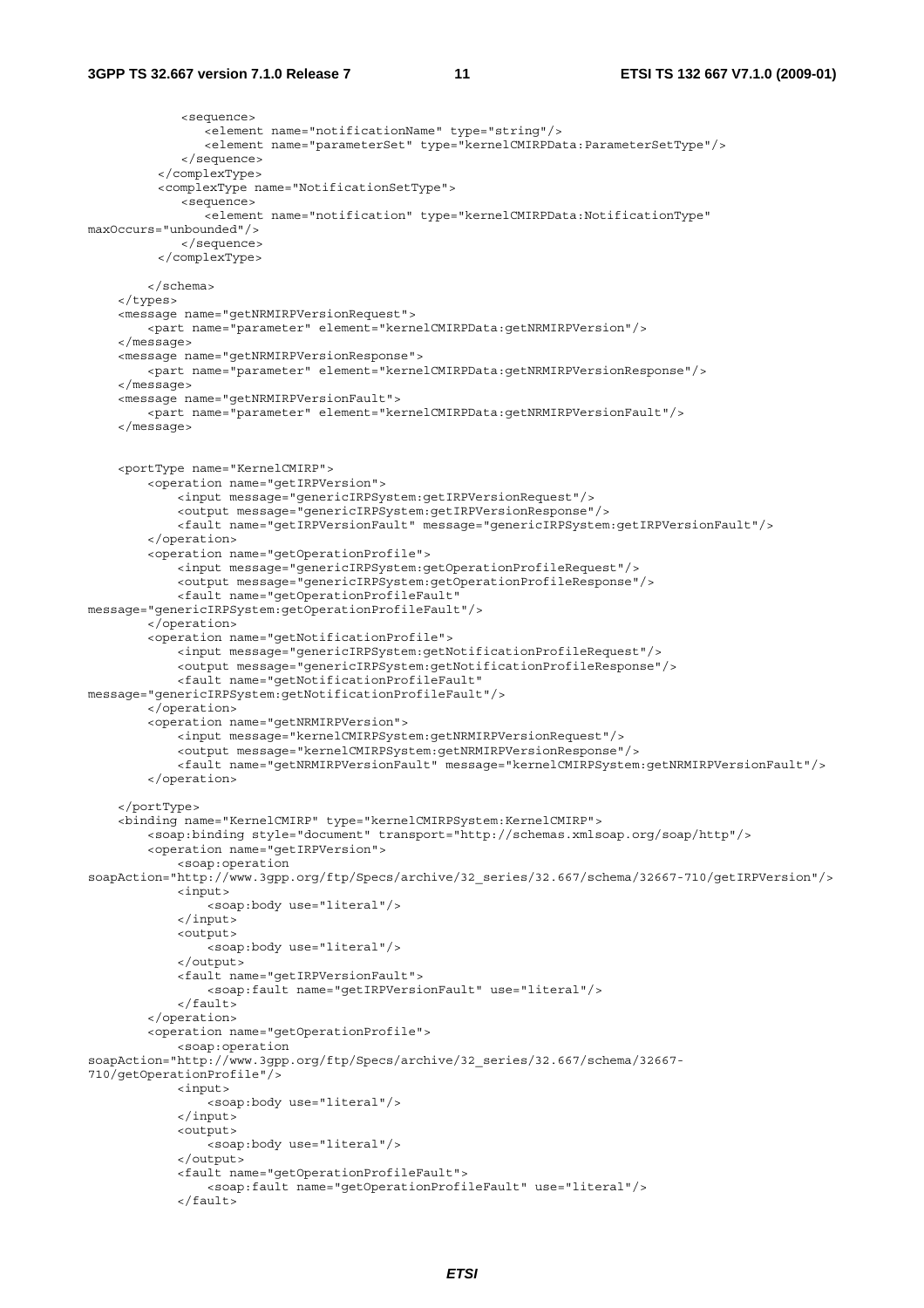```
 </operation> 
         <operation name="getNotificationProfile"> 
             <soap:operation 
soapAction="http://www.3gpp.org/ftp/Specs/archive/32_series/32.667/schema/32667-
710/getNotificationProfile"/> 
             <input> 
                  <soap:body use="literal"/> 
              </input> 
              <output> 
                  <soap:body use="literal"/> 
              </output> 
              <fault name="getNotificationProfileFault"> 
                  <soap:fault name="getNotificationProfileFault" use="literal"/> 
              </fault> 
         </operation> 
         <operation name="getNRMIRPVersion"> 
              <soap:operation 
soapAction="http://www.3gpp.org/ftp/Specs/archive/32_series/32.667/schema/32667-
710/getNRMIRPVersion"/> 
             <input> 
                .<br><soap:body use="literal"/>
              </input> 
              <output> 
                 <soap:body use="literal"/> 
              </output> 
              <fault name="getNRMIRPVersionFault"> 
                  <soap:fault name="getNRMIRPVersionFault" use="literal"/> 
             </fault> 
         </operation> 
     </binding> 
     <service name="KernelCMIRP"> 
         <port name="KernelCMIRP" binding="kernelCMIRPSystem:KernelCMIRP"> 
             <soap:address location="To be defined."/> 
         </port> 
     </service> 
</definitions>
```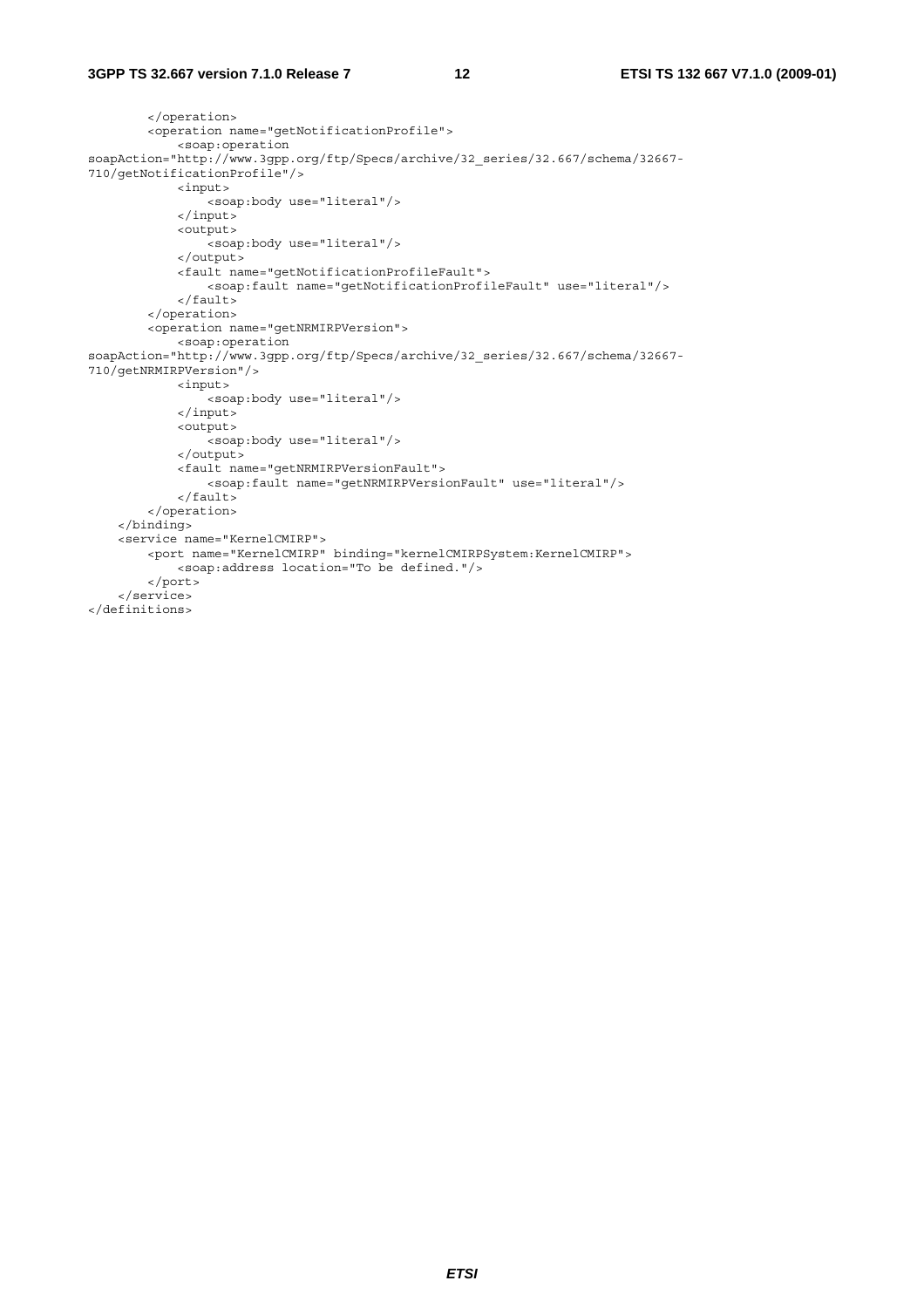# Annex B (informative): Kernel CM IRP WSDL/XML schema electronic files

The electronic files corresponding to the normative WSDL/XML schema defined in the present document are available in native form in the following archive:

http://www.3gpp.org/ftp/Specs/archive/32\_series/32667/schema/32667-710-wsdl.zip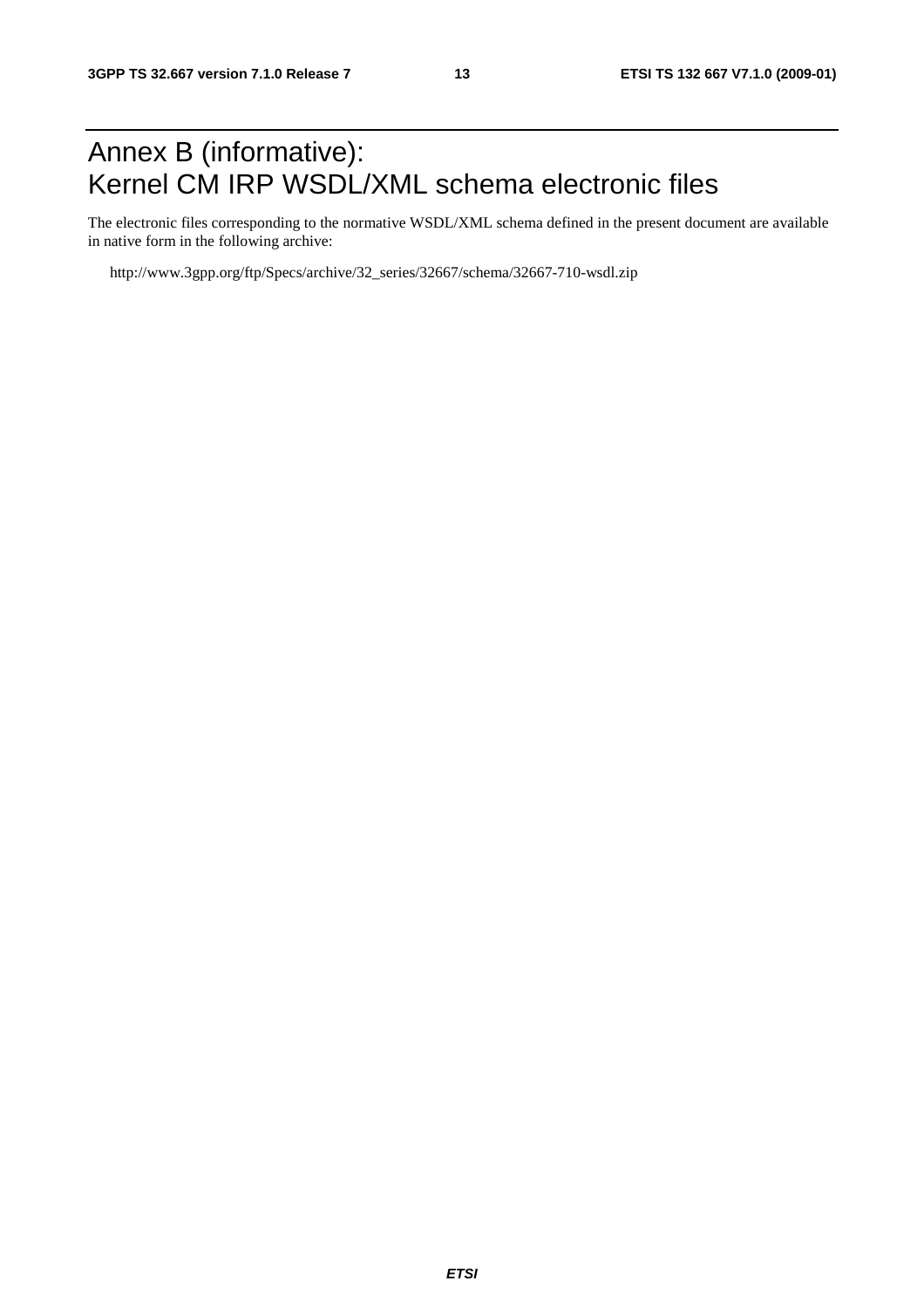# Annex C (informative): Change history

| <b>Change history</b> |              |                     |  |     |                                                                                                                                                                         |     |            |            |
|-----------------------|--------------|---------------------|--|-----|-------------------------------------------------------------------------------------------------------------------------------------------------------------------------|-----|------------|------------|
| <b>Date</b>           | TSG#         | <b>TSG Doc. ICR</b> |  | IR. | Subject/Comment                                                                                                                                                         | Cat | <b>Old</b> | <b>New</b> |
| Mar 2006              | <b>SA 31</b> | SP-060097 --        |  |     | Submitted to TSG SA#31 for Information                                                                                                                                  | --  | 1.0.0      |            |
| Dec 2006 SA 34        |              | SP-060740           |  |     | Submitted to TSG SA#34 for Approval                                                                                                                                     | --  | 2.0.0      | 7.0.0      |
| Mar 2007 --           |              |                     |  |     | Delete reference to the 32.664 CMIP SS, Reason: SA#35 endorsed<br>the SA5 decision to not propagate the CMIP Solution Sets to Rel-7<br>TS 32.3x4, TS 32.4x4, TS 32.6x4) | $-$ | 7.0.0      | 7.0.1      |
| Jun 2007              | $-$          |                     |  |     | Changed TS Title. Reason: SOAP does not stand anymore for "Simple  --<br>Obiect Access Protocol"                                                                        |     | 7.0.1      | 7.0.2      |
| Dec 2008 SA 42        |              | SP-08084510001      |  |     | Incorrect URI specified in TS 32.667 (both word document and<br>corresponding wsdl file)                                                                                |     | 7.0.2      | 7.1.0      |